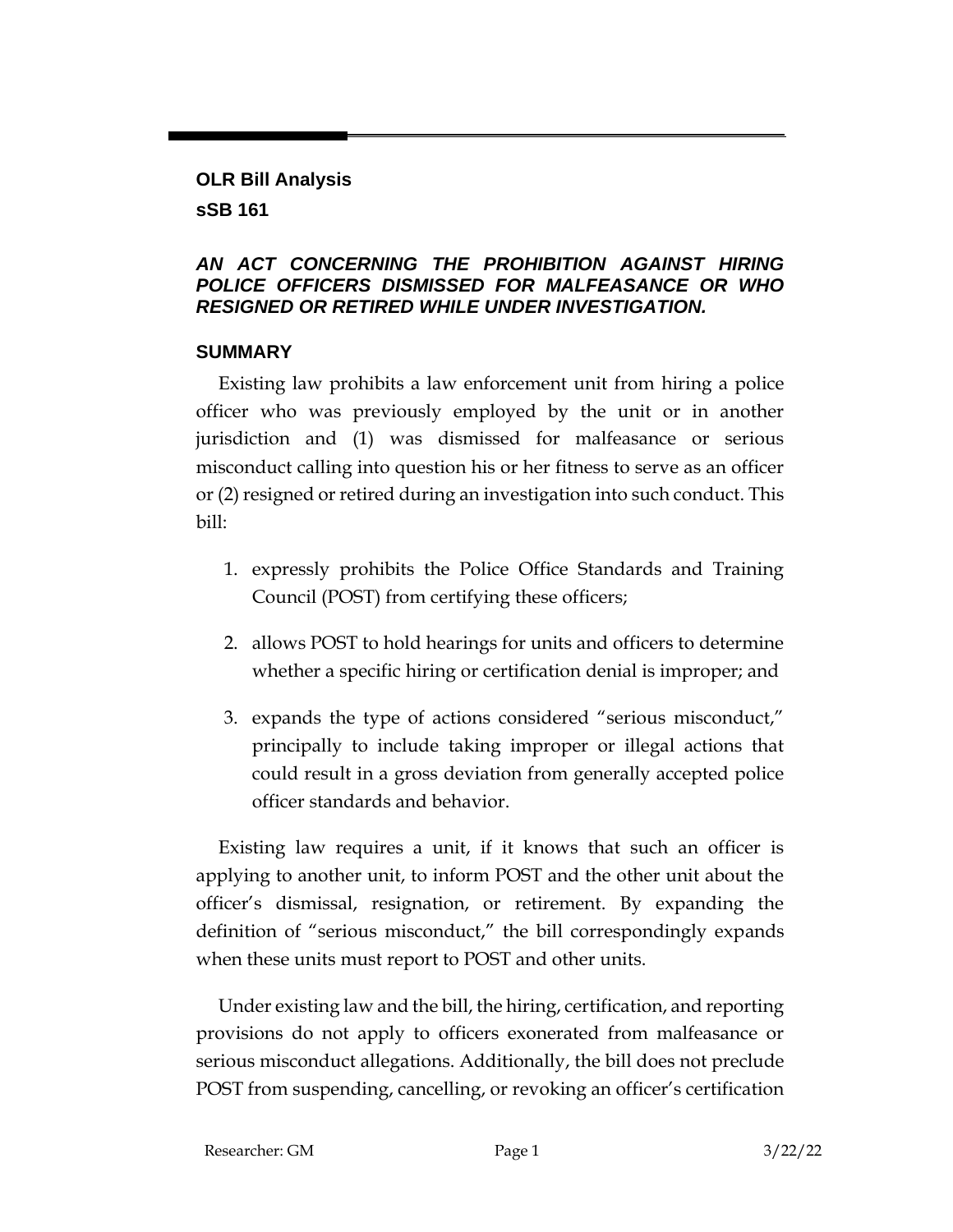based on its existing statutory authority.

Under the bill, if an officer resigns or retires while his or her unit is investigating whether he or she committed certain malfeasance or other serious misconduct, the unit must (1) complete its investigation, (2) attempt to interview the officer, and (3) provide its investigation file to POST upon request.

Lastly, the bill makes technical and conforming changes.

EFFECTIVE DATE: July 1, 2022

# **POLICE OFFICER HIRING AND CERTIFICATION (§ 1)** *Officer Certification*

The bill explicitly prohibits POST from certifying any officer who (1) was dismissed for malfeasance or other serious misconduct, as defined below, or (2) resigned or retired during an investigation for such conduct. Under existing law, unchanged by the bill, "malfeasance" has its common meaning (i.e., a wrongful, unlawful, or dishonest act).

By law, POST enforces professional standards for certifying and decertifying police officers, among other duties. Existing law allows POST to cancel or revoke a police officer's certification for several actions included in the below definition of serious misconduct, such as fraud, document falsification, or felony convictions (CGS § 7-294d). Additionally, under existing POST policy, a finding by a law enforcement unit that a person was terminated, dismissed, resigned, or retired under the law regarding malfeasance and other serious misconduct (i.e., Section 1 of the bill) is also grounds for suspension or revocation. This policy also requires units to report those findings to POST (POST General Notice 20-09).

# *POST Hearings*

The bill allows POST to hold a hearing, in accordance with the Uniform Administrative Procedure Act (UAPA), for any (1) law enforcement unit prohibited from hiring a person by the provisions described above and (2) police officer denied certification by the bill. The hearing must be to determine whether the: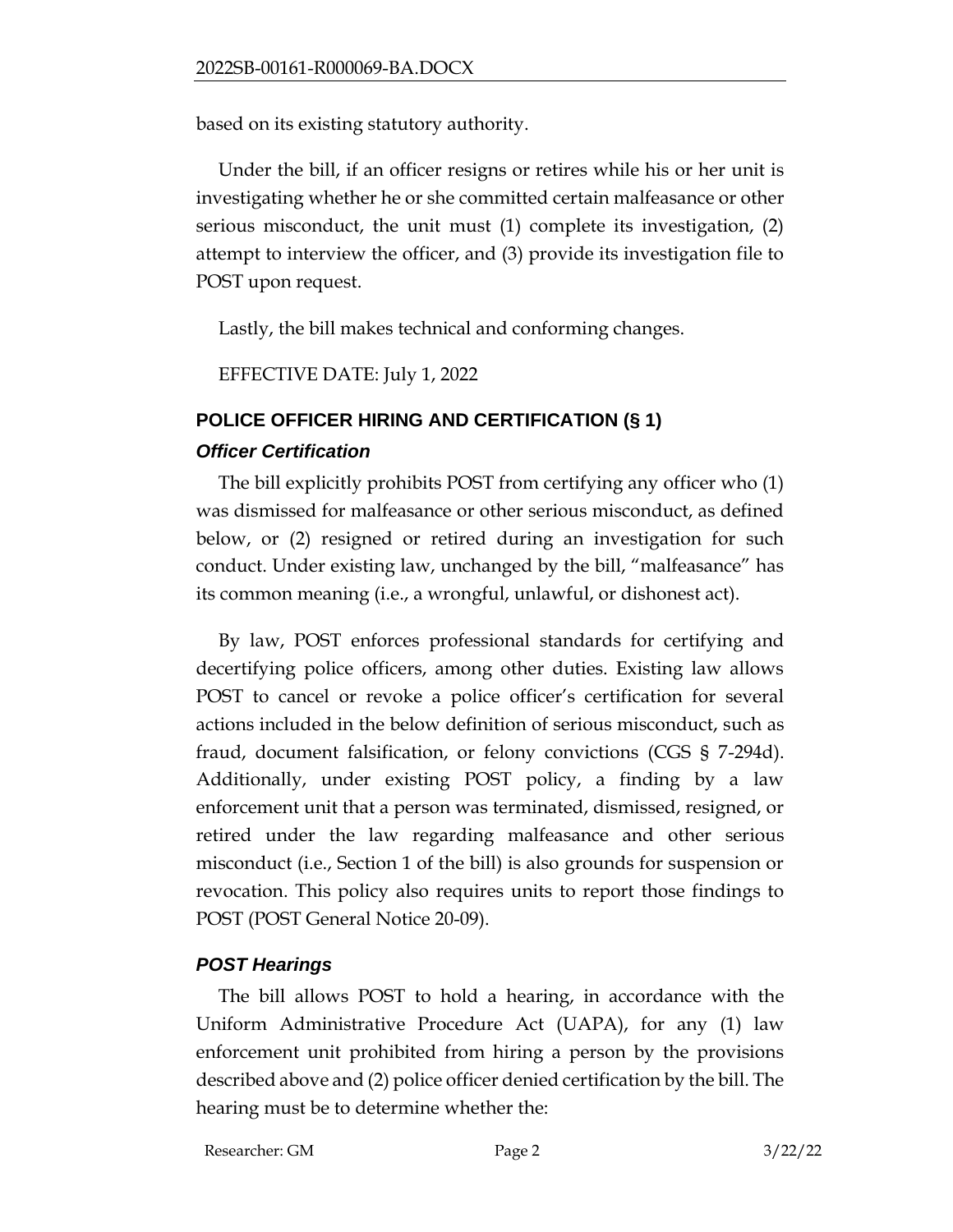- 1. police officer was dismissed for malfeasance or other serious misconduct,
- 2. police officer resigned or retired while under investigation for malfeasance or other serious misconduct,
- 3. police officer was exonerated of each allegation of malfeasance or other serious misconduct, or
- 4. conduct at issue constituted malfeasance or serious misconduct.

Under existing law, unchanged by the bill, before cancelling or revoking an officer's certification, POST must (1) give the officer notice and an adequate opportunity for a hearing and (2) make a finding of the improper conduct by clear and convincing evidence. Any hearing to suspend, cancel, or revoke a certification must be conducted in accordance with the UAPA, and any certificate holder aggrieved by a POST decision may appeal to court under the UAPA (CGS § 7-294d).

# *Serious Misconduct*

Under current law, "serious misconduct" means an officer's improper or illegal actions connected with official duties that could cause a miscarriage of justice or discrimination, such as a felony conviction, evidence fabrication, repeated use of excessive force, bribe acceptance, or fraud.

The bill expands the definition of "serious misconduct" to include an officer's improper or illegal actions connected with official duties that could cause a gross deviation from generally accepted police officer standards and behavior. It also expands the type of actions that explicitly constitute serious misconduct to include:

- 1. evidence falsification;
- 2. intimidation or harassment causing injury based upon actual or perceived protected class membership, identity, or expression; and
- 3. failure to intervene or stop the use of force by another officer

#### Researcher: GM Page 3 3/22/22